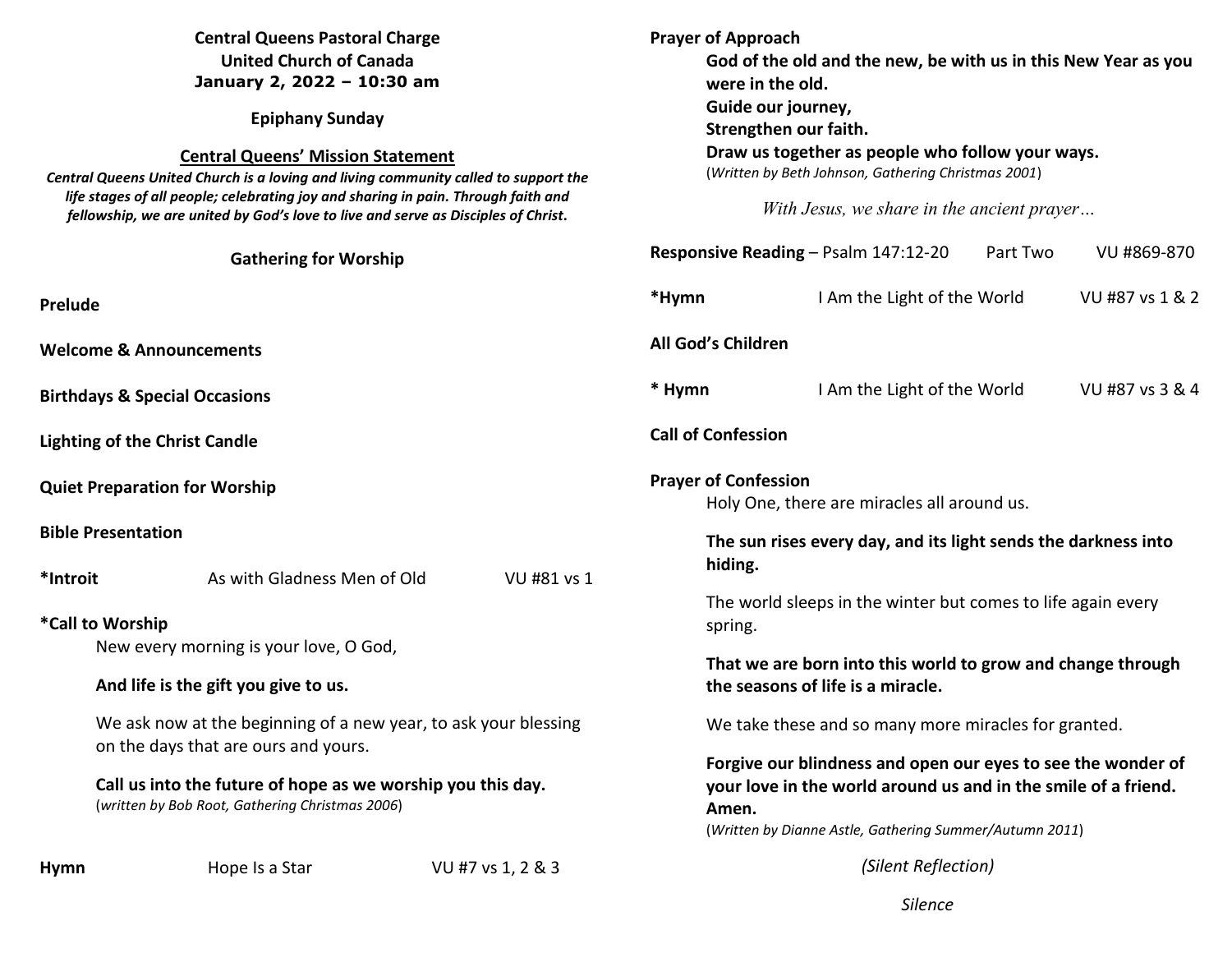| <b>Presentation of Our Gifts</b> |  |  |
|----------------------------------|--|--|
|----------------------------------|--|--|

**Offertory Invitation** 

**Offertory**

**\*Presentation of Offering** 

#### **\*Offertory Prayer**

**Loving God, for centuries kings and queens, rich and poor have come before you bringing gifts. Today is our turn, and our gifts are here before you. Accept these gifts we pray, in the name of the one who was born in Bethlehem. Amen** 

|  |  | <b>Listening for the Word</b> |
|--|--|-------------------------------|
|  |  |                               |

#### **Sacred Word**

 **Isaiah 60:1-6 Matthew 2:1-12** 

**Anthem** 

**Sermon**

**Reflective Music** 

**Prayers of Thanksgiving and Intercession**

# **Responding to the Word**

| *Hymn                       | The First Nowell    | VU #91 |
|-----------------------------|---------------------|--------|
| *Blessing                   |                     |        |
| <i>*</i> Choral Benediction | A Light Is Gleaming | VU #82 |

### **Postlude**

 **\*** Please stand as you are able

| <b>Ministers</b>         | All of us                     |
|--------------------------|-------------------------------|
| <b>Clergy</b>            | <b>Rev Greg Davis</b>         |
| Office Hours             | Tuesday, Wednesday & Thursday |
|                          | $9$ am $-12$ pm               |
| Office Phone             | 902-964-2291                  |
| Email                    | minister@cquc.ca              |
| <b>Ministry of Music</b> | Kirk Neville                  |
| Website                  | https://cquc.ca/index.htm     |
| Phone                    | 902-786-9222                  |
| Email                    | nevillejk@hotmail.com         |
| <b>Church Office</b>     |                               |
| Office Hours             | Wednesday & Thursday          |
|                          | $9$ am $-12$ pm               |
| Phone                    | 902-964-2221                  |
| Email                    | office@cquc.ca                |
|                          |                               |

**A Warm Welcome to All** – We are delighted you've joined us. May God's word today strengthen your faith, inspire curiosity and learning, and motivate your service of others. All are welcome.

**Thank you** – The congregation of Central Queens United Church would like to thank Carol Pippy for leading our worship service this morning.

## **Life and Work of Our Church**

**Greg's Office Hours:** Tuesday, Wednesday and Thursday from 9 am – 12pm. If anyone is in the hospital or would like a visit from Greg, please call him at 902-964-2291. If you wish to meet with Greg outside the scheduled hours, please call 902-964-2291 or email minister@cquc.ca for an appointment.

**In-Church Services:** Registration is **required**. To register, please call 902- 964-2221 or email office@cquc.ca. If you are registering **after 12 pmThursday**, please text or call Velda at 902-940-7674. Masks are **required.**